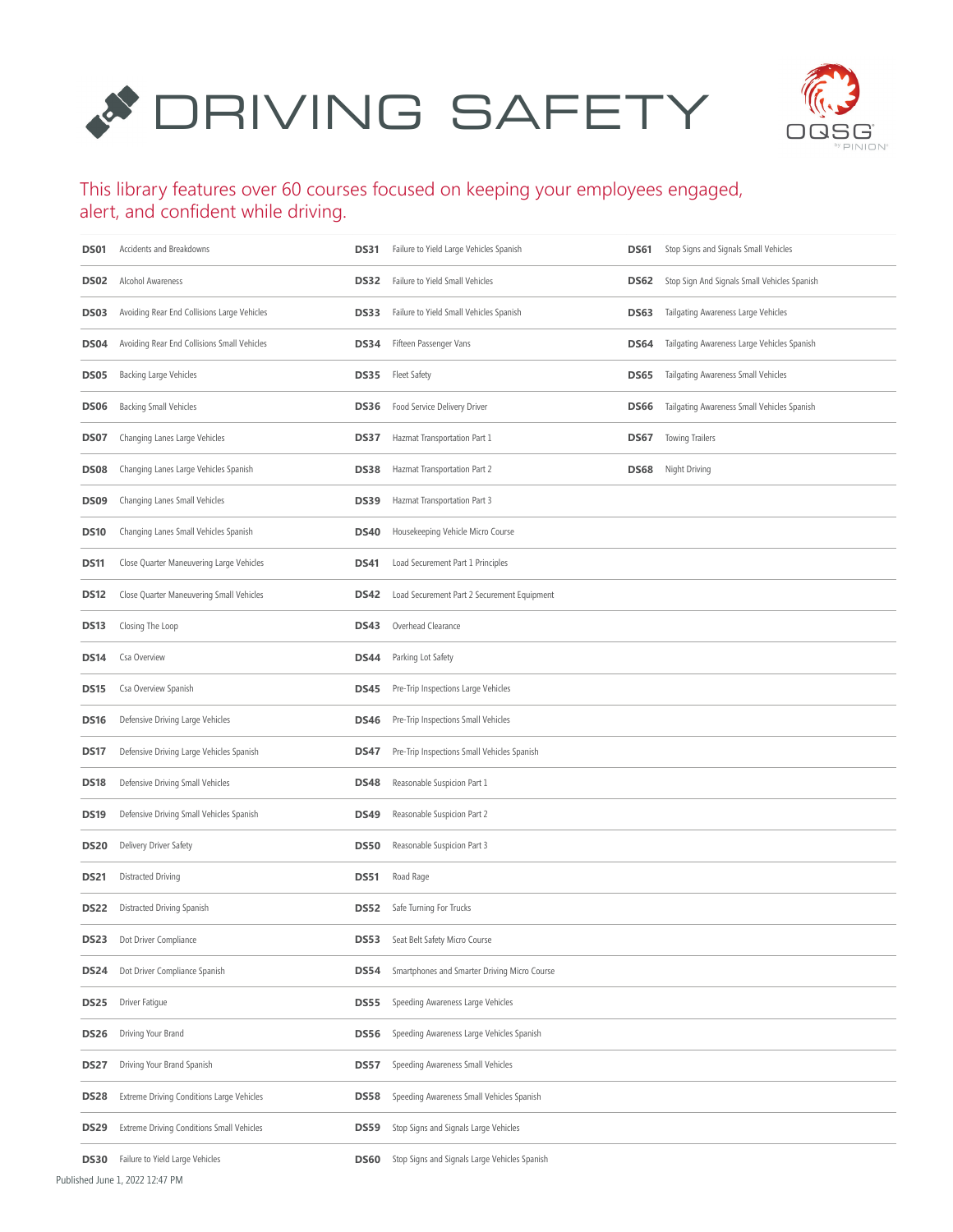

| <b>DS66</b> | Tailgating Awareness Small Vehicles Spanish | Tailgating reduces stopping distance, lessens perception and reaction times, and fuels road rage. It's important for your safety and the<br>safety of other drivers that you refrain from tailgating and that you know what to do when being tailgated. This course explains what<br>actions you can take when being tailgated and offers reminders to help you avoid being a tailgater yourself.                                                 |
|-------------|---------------------------------------------|---------------------------------------------------------------------------------------------------------------------------------------------------------------------------------------------------------------------------------------------------------------------------------------------------------------------------------------------------------------------------------------------------------------------------------------------------|
| <b>DS67</b> | <b>Towing Trailers</b>                      | Towing a trailer presents an additional set of challenges to driving a vehicle because the trailer causes the vehicle to handle differently<br>and makes driving more difficult. This course discusses ways you can tow a trailer safely, including checking your vehicle, getting<br>familiar with the trailer equipment, preparing your vehicle, connecting your trailer, loading the trailer properly, slowing down, and<br>driving carefully. |
| <b>DS68</b> | Night Driving                               | Driving at night requires different safe driving techniques than those used during daylight driving. In this course, we explain how to<br>drive safely at night as you adapt and compensate for the dark conditions. The course also includes how night driving affects your<br>vision and your ability to make timely and thoughtful driving decisions.                                                                                          |

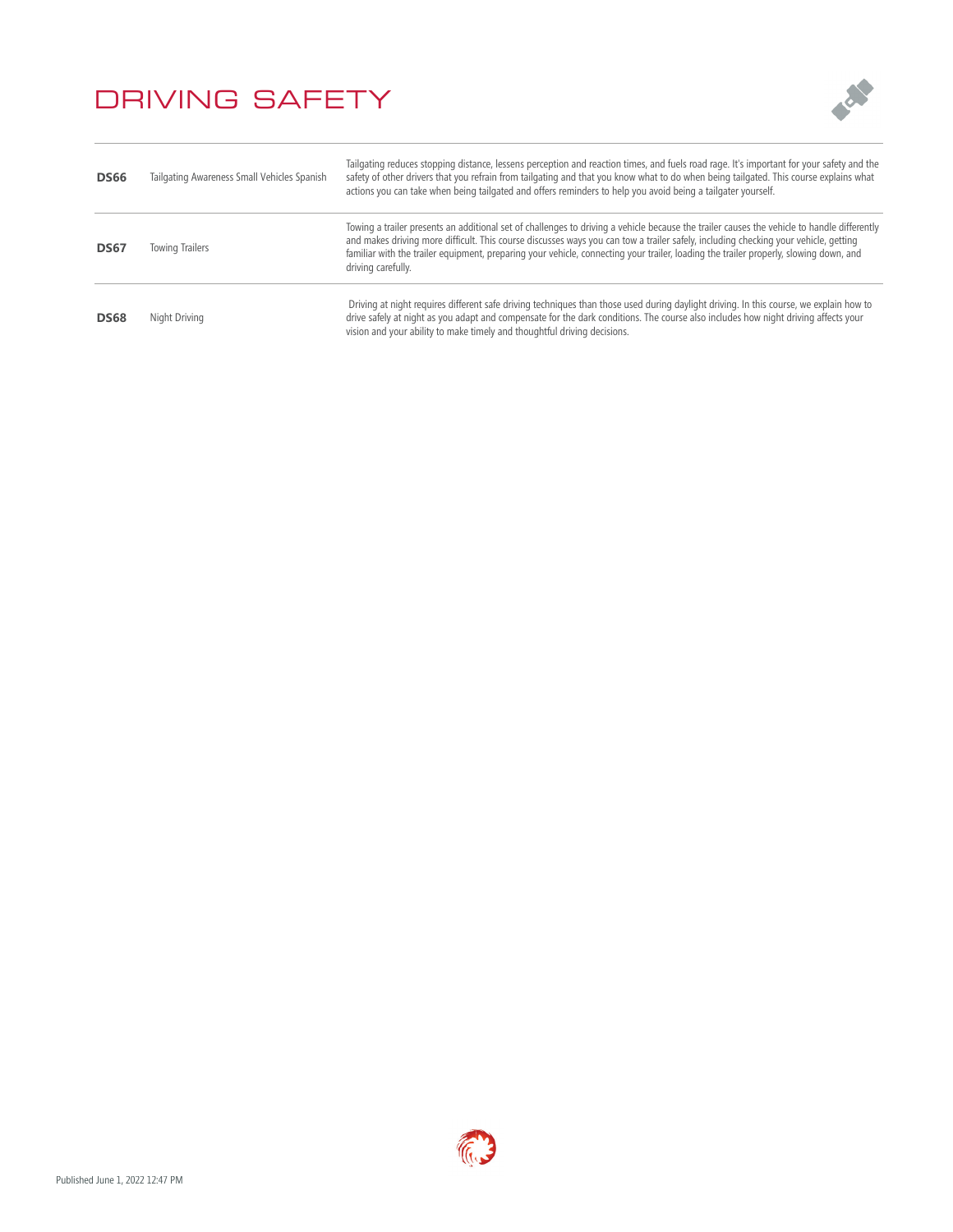

| <b>DS40</b> | Housekeeping Vehicle Micro Course           | Companies recognize good housekeeping in the workplace can improve employee health and safety as well as lead to improved<br>efficiency and morale. This micro-course demonstrates good housekeeping practices for drivers who consider their vehicle to be their<br>workplace. The course reviews what they can do to obtain and enjoy the benefits of a clutter-free and well-organized work<br>environment.                                                                                                                                                              |
|-------------|---------------------------------------------|-----------------------------------------------------------------------------------------------------------------------------------------------------------------------------------------------------------------------------------------------------------------------------------------------------------------------------------------------------------------------------------------------------------------------------------------------------------------------------------------------------------------------------------------------------------------------------|
| <b>DS41</b> | Load Securement Part 1 Principles           | Carrying an improperly secured load puts both the driver of the vehicle and the driving public at risk. Part one of this two-part course<br>explains the need for load securement and describes the basic principles and standards for load securement.                                                                                                                                                                                                                                                                                                                     |
| <b>DS42</b> | Load Securement Part 2 Securement Equipment | Carrying an improperly secured load puts both the driver of the vehicle and the driving public at risk. Part two of this two-part course<br>describes the equipment and methods used in securement systems.                                                                                                                                                                                                                                                                                                                                                                 |
| <b>DS43</b> | Overhead Clearance                          | In this course, we look at overhead clearance strikes, why they continue to occur, and what you can do to make certain your vehicle<br>never hits an overhead obstacle. Included are tips for safely backing up when encountering low overhead clearance and precautionary<br>measures specific to bridges, power lines, and overhead signs and traffic lights.                                                                                                                                                                                                             |
| <b>DS44</b> | Parking Lot Safety                          | The humble parking lot can present more dangers to a professional driver than the interstate. Parking lots are prime territory for<br>negligent drivers, low speed collisions, burglars, pickpockets, carjackers, and vandals. They also present potential problems with<br>pedestrians (especially children) being hit by drivers who are backing up, turning or negotiating intersections with cross walks. This<br>course reviews these common hazards and explains what to do and what to avoid doing in parking lots when driving, parking,<br>walking, and departing. |
| <b>DS45</b> | Pre-Trip Inspections Large Vehicles         | A thorough inspection of your vehicle before you begin each trip is crucial to the safety of you, your cargo, and other drivers. This<br>course is specifically designed to address the pre-trip inspection process for large vehicles and set you up for a safe and successful<br>trip.                                                                                                                                                                                                                                                                                    |
| <b>DS46</b> | Pre-Trip Inspections Small Vehicles         | A pre-trip inspection helps you find problems that could cause a crash, breakdown, or citation. It is important to perform a daily pre-<br>trip and post-trip inspection for every trip. In this course, you will learn the essential steps to perform a pre-trip inspection for small<br>and light duty trucks.                                                                                                                                                                                                                                                            |
| <b>DS47</b> | Pre-Trip Inspections Small Vehicles Spanish | A pre-trip inspection helps you find problems that could cause a crash, breakdown, or citation. It is important to perform a daily pre-<br>trip and post-trip inspection for every trip. In this course, you will learn the essential steps to perform a pre-trip inspection for small<br>and light duty trucks.                                                                                                                                                                                                                                                            |
| <b>DS48</b> | Reasonable Suspicion Part 1                 | If you suspect an employee in your charge is abusing drugs or alcohol, it's important to know the signs of substance abuse and how<br>to act on those suspicions. In Part One of this three-part course, you will learn how to define reasonable suspicion, identify behavior in<br>violation of drug and alcohol policies, and outline substance abuse testing requirements.                                                                                                                                                                                               |
| <b>DS49</b> | Reasonable Suspicion Part 2                 | If you suspect an employee in your charge is abusing drugs or alcohol, it's important to know the signs of substance abuse and how<br>to act on those suspicions. In Part Two of this three-part course, you will learn about behaviors that trigger suspicions of substance<br>abuse, and how to take action.                                                                                                                                                                                                                                                              |
| <b>DS50</b> | Reasonable Suspicion Part 3                 | If you suspect an employee in your charge is abusing drugs or alcohol, it's important to know the signs of substance abuse and how<br>to act on those suspicions. In the final part of this three part course, you will learn about the different types of required drug and<br>alcohol testing, such as post-accident testing and DOT mandated return-to-work testing, and what to do when a test result is positive.                                                                                                                                                      |
| <b>DS51</b> | Road Rage                                   | What is road rage and what triggers it? This course defines road rage, explains what stressors can trigger road rage, teaches you how<br>to avoid aggressive drivers, and lists steps you can take if you become a victim of road rage.                                                                                                                                                                                                                                                                                                                                     |
| <b>DS52</b> | Safe Turning For Trucks                     | In the trucking industry, making turns incorrectly is the third leading cause of truck accidents. This course will describe proper turning<br>practices for making left and right turns correctly and explain the factors that contribute to truck turning accidents.                                                                                                                                                                                                                                                                                                       |

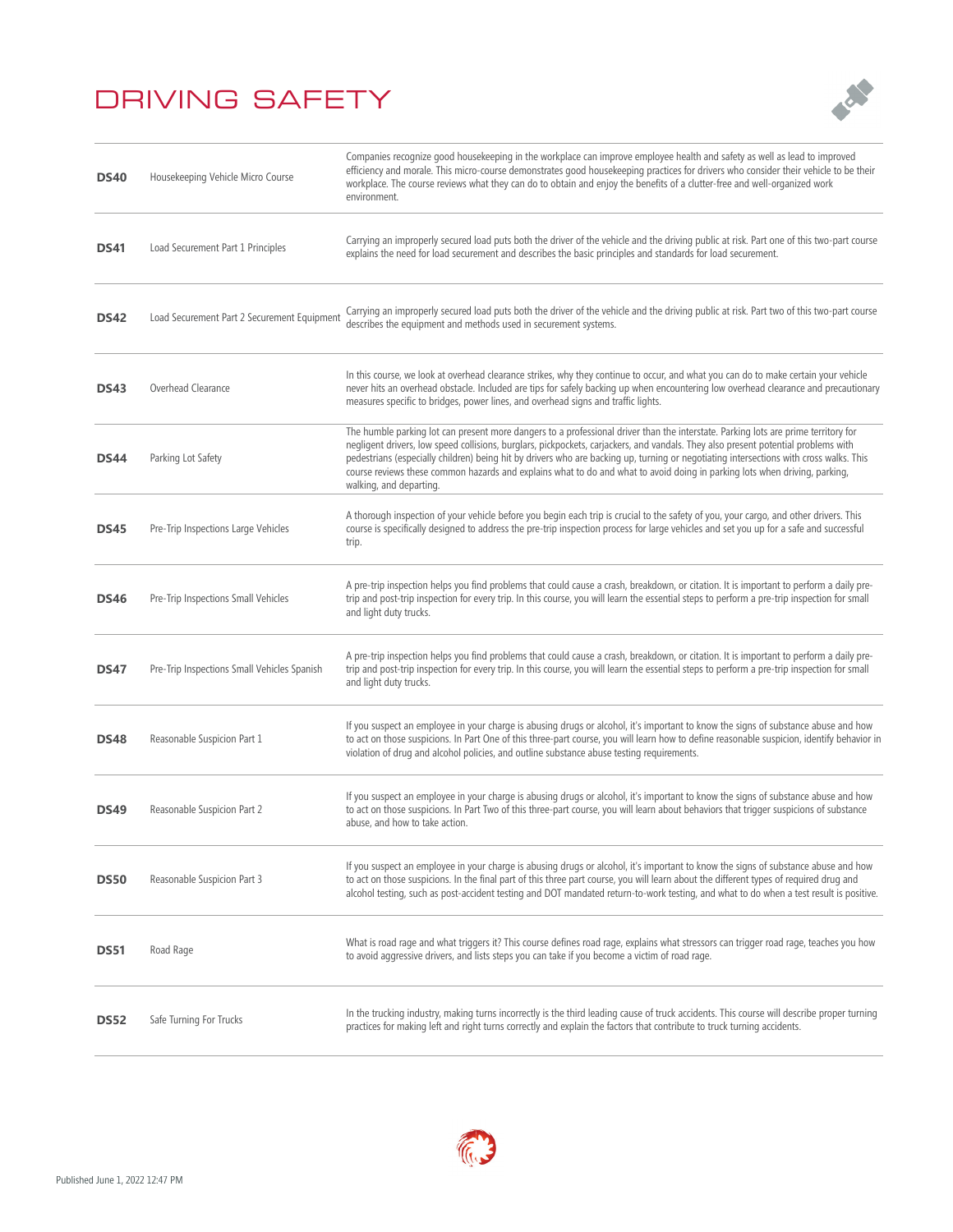

| <b>DS14</b> | Csa Overview                             | CSA is the compliance, safety, and accountability program of the Federal Motor Carrier Safety Administration (FMCSA). CSA helps the<br>FMCSA and its state partners by using continually improving data to better identify high-risk motor carriers and drivers. CSA applies a<br>wide range of interventions to reduce high-risk behavior and help keep roadways safe. In this course drivers will learn to recognize<br>how they can impact their own safety rating, and that of the carrier the work for.                                                            |
|-------------|------------------------------------------|-------------------------------------------------------------------------------------------------------------------------------------------------------------------------------------------------------------------------------------------------------------------------------------------------------------------------------------------------------------------------------------------------------------------------------------------------------------------------------------------------------------------------------------------------------------------------|
| <b>DS15</b> | Csa Overview Spanish                     | CSA is the compliance, safety, and accountability program of the Federal Motor Carrier Safety Administration (FMCSA). CSA helps the<br>FMCSA and its state partners by using continually improving data to better identify high-risk motor carriers and drivers. CSA applies a<br>wide range of interventions to reduce high-risk behavior and help keep roadways safe. In this course drivers will learn to recognize<br>how they can impact their own safety rating, and that of the carrier the work for.                                                            |
| <b>DS16</b> | Defensive Driving Large Vehicles         | Driving conditions are always changing. Sharp curves, construction zones, other vehicles, pedestrians and bicyclists can come at you<br>at a rapid pace. Drivers must be on the defensive to stay safe. This course will state the major causes of traffic accidents, the most<br>common driving errors and how to prevent them, actions to take to remain in control of the vehicle, and characteristics of defensive<br>driving.                                                                                                                                      |
| <b>DS17</b> | Defensive Driving Large Vehicles Spanish | Driving conditions are always changing. Sharp curves, construction zones, other vehicles, pedestrians and bicyclists can come at you<br>at a rapid pace. Drivers must be on the defensive to stay safe. This course will state the major causes of traffic accidents, the most<br>common driving errors and how to prevent them, actions to take to remain in control of the vehicle, and characteristics of defensive<br>driving.                                                                                                                                      |
| <b>DS18</b> | Defensive Driving Small Vehicles         | Driving conditions are always changing. Sharp curves, construction zones, other vehicles, pedestrians and bicyclists can come at you<br>at a rapid pace. Drivers must be on the defensive to stay safe. This course will state the major causes of traffic accidents, the most<br>common driving errors and how to prevent them, actions to take to remain in control of the vehicle, and characteristics of defensive<br>driving.                                                                                                                                      |
| <b>DS19</b> | Defensive Driving Small Vehicles Spanish | Driving conditions are always changing. Sharp curves, construction zones, other vehicles, pedestrians and bicyclists can come at you<br>at a rapid pace. Drivers must be on the defensive to stay safe. This course will state the major causes of traffic accidents, the most<br>common driving errors and how to prevent them, actions to take to remain in control of the vehicle, and characteristics of defensive<br>driving.                                                                                                                                      |
| <b>DS20</b> | Delivery Driver Safety                   | Delivery drivers do important work, but are at risk for injuries and incidents when driving and moving their load. This course explains<br>how to correctly stretch before, during, and after a day of deliveries, identifies proper lifting techniques and precautions for loading<br>and unloading a vehicle, and offers tips for safely using hand trucks and lift gates.                                                                                                                                                                                            |
| <b>DS21</b> | Distracted Driving                       | Crashes involving distracted drivers are on the rise. Texting and talking on cell phones is a major cause of such distractions, but even<br>looking at a billboard or checking something on the passenger seat can result in enough of a distraction to cause an accident. This<br>course explains the importance of keeping your eyes on the road, the different types of driving distractions you may encounter, and<br>how best to reduce the risk of an accident.                                                                                                   |
| <b>DS22</b> | Distracted Driving Spanish               | Crashes involving distracted drivers are on the rise. Texting and talking on cell phones is a major cause of such distractions, but even<br>looking at a billboard or checking something on the passenger seat can result in enough of a distraction to cause an accident. This<br>course explains the importance of keeping your eyes on the road, the different types of driving distractions you may encounter, and<br>how best to reduce the risk of an accident.                                                                                                   |
| <b>DS23</b> | Dot Driver Compliance                    | To improve both commercial vehicle and driver safety, regulations have been established to regulate driver qualifications, limit driving<br>hours and duty time, and improve vehicle maintenance and safety. Complying with these regulations can not only reduce driver errors<br>and fatigue but also reduce accidents. In this course you will learn about the Department of Transportation (DOT) and the Federal<br>Motor Carrier Safety Administration (FMCSA) regulations governing commercial vehicles and drivers, and how to comply with those<br>regulations. |
| <b>DS24</b> | Dot Driver Compliance Spanish            | To improve both commercial vehicle and driver safety, regulations have been established to regulate driver qualifications, limit driving<br>hours and duty time, and improve vehicle maintenance and safety. Complying with these regulations can not only reduce driver errors<br>and fatigue but also reduce accidents. In this course you will learn about the Department of Transportation (DOT) and the Federal<br>Motor Carrier Safety Administration (FMCSA) regulations governing commercial vehicles and drivers, and how to comply with those<br>regulations. |
| <b>DS25</b> | Driver Fatigue                           | Fatigued and drowsy driving causes at least 100,000 crashes per year, yet it's a preventable condition. In this course, you will learn<br>how to recognize the symptoms of driver fatigue and the strategies you need to keep you safe and alert on the road.                                                                                                                                                                                                                                                                                                           |
| <b>DS26</b> | Driving Your Brand                       | As a driver, you're essentially driving a billboard for your organization. Everything you do behind the wheel, at your customer's<br>location, and while you're in public, reflects on your organization's brand. This course explains what it means to be "Driving Your<br>Brand," what types of driving behaviors best represent your organization, and why Driving Your Brand in a positive manner is so<br>important.                                                                                                                                               |

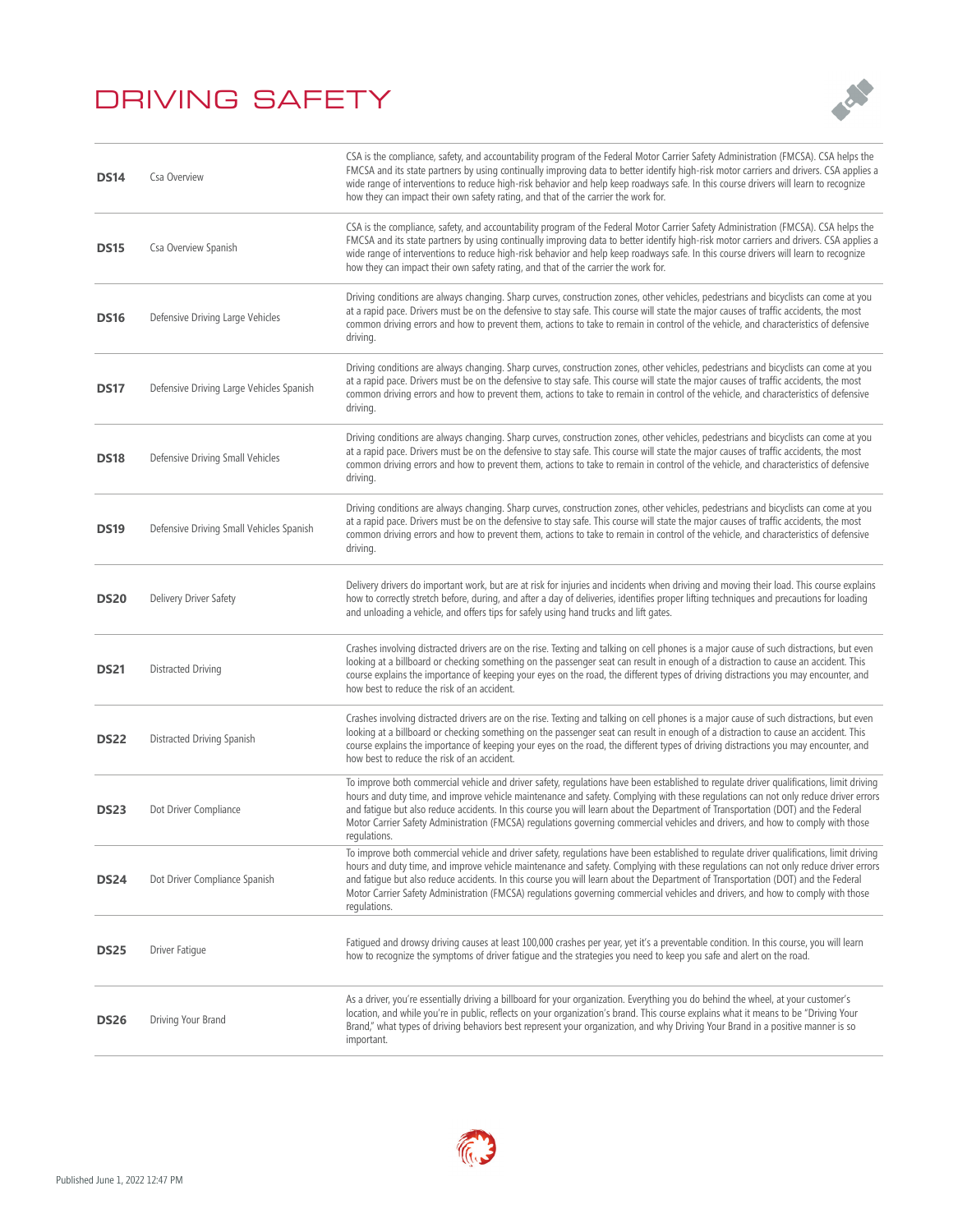

| <b>DS27</b> | Driving Your Brand Spanish                | As a driver, you're essentially driving a billboard for your organization. Everything you do behind the wheel, at your customer's<br>location, and while you're in public, reflects on your organization's brand. This course explains what it means to be "Driving Your<br>Brand," what types of driving behaviors best represent your organization, and why Driving Your Brand in a positive manner is so<br>important.                         |
|-------------|-------------------------------------------|---------------------------------------------------------------------------------------------------------------------------------------------------------------------------------------------------------------------------------------------------------------------------------------------------------------------------------------------------------------------------------------------------------------------------------------------------|
| <b>DS28</b> | Extreme Driving Conditions Large Vehicles | Rain, fog, ice, snow, heat, and wind present huge driving challenges to drivers. This course identifies safe practices specifically for the<br>driver of large vehicles to use in extreme driving conditions. It explains how to maintain and equip the vehicle and describes the steps<br>to take to drive safely and avoid accidents in dangerous weather conditions.                                                                           |
| <b>DS29</b> | Extreme Driving Conditions Small Vehicles | Designed for drivers of small vehicles, this course identifies safe driving practices in harsh weather conditions, explains how to<br>maintain your vehicle, and helps you prepare for extreme driving conditions in rain, fog, ice, snow, and heat.                                                                                                                                                                                              |
| <b>DS30</b> | Failure to Yield Large Vehicles           | Failing to yield while driving can produce dangerous consequences. This course, designed for drivers of large vehicles, will discuss<br>situations in which you'll need to yield to another vehicle on the road. We'll also cover how to identify when a driver's failure to yield<br>has caused a collision, and how to make smart decisions that may help avoid collisions when you drive.                                                      |
| <b>DS31</b> | Failure to Yield Large Vehicles Spanish   | Failing to yield while driving can produce dangerous consequences. This course, designed for drivers of large vehicles, will discuss<br>situations in which you'll need to yield to another vehicle on the road. We'll also cover how to identify when a driver's failure to yield<br>has caused a collision, and how to make smart decisions that may help avoid collisions when you drive.                                                      |
| <b>DS32</b> | Failure to Yield Small Vehicles           | Failing to yield while driving can produce dangerous consequences. This course will discuss situations in which you'll need to yield to<br>another vehicle on the road. We'll also cover how to identify when a driver's failure to yield has caused a collision, and how to make<br>smart decisions that may help avoid collisions when you drive.                                                                                               |
| <b>DS33</b> | Failure to Yield Small Vehicles Spanish   | Failing to yield while driving can produce dangerous consequences. This course will discuss situations in which you'll need to yield to<br>another vehicle on the road. We'll also cover how to identify when a driver's failure to yield has caused a collision, and how to make<br>smart decisions that may help avoid collisions when you drive.                                                                                               |
| <b>DS34</b> | Fifteen Passenger Vans                    | 15-passenger vans react differently than smaller cars and larger trucks. They are bigger and heavier than cars and have larger blind<br>spots. Upon completing this course you will understand the special skills and knowledge it takes to operate a 15-passenger van, and<br>how to prepare and properly load the van to reduce the risk of accidents, especially rollovers.                                                                    |
| <b>DS35</b> | <b>Fleet Safety</b>                       | Employers invest in a comprehensive fleet safety program when they consider employee safety of key importance. This course explains<br>fleet safety procedures and policies, employee and management roles in the program, and how the program will have a positive<br>impact on the safety record of their fleet.                                                                                                                                |
| <b>DS36</b> | Food Service Delivery Driver              | Food service delivery drivers do important work, but are at risk for injuries and incidents when driving and moving their load. This<br>course explains how to correctly stretch before, during, and after a day of deliveries, identifies proper lifting techniques and<br>precautions, and offers tips for safely using hand trucks and lift gates. Additionally, ways to properly load, deliver and unload food<br>products will be discussed. |
| <b>DS37</b> | Hazmat Transportation Part 1              | Safely transporting hazardous materials begins with properly packaging, labeling, and preparing those hazardous materials for<br>shipment. In Part 1 of this 3-part course, we review HAZMAT definitions and requlations and define the responsibilities of shippers<br>and carriers. This section also includes the Hazardous Materials Table (HMT).                                                                                             |
| <b>DS38</b> | Hazmat Transportation Part 2              | When hazardous materials are shipped, public safety depends on proper packaging, labeling, and handling of hazardous materials<br>(HAZMAT). Part 2 of this 3-part course describes the shipping documentation, package markings, and labeling required by the HMR<br>and includes instruction on how to respond to HAZMAT spills and emergencies.                                                                                                 |
| DS39        | Hazmat Transportation Part 3              | Every HAZMAT vehicle requires identification to instantly alert all concerned that hazardous materials are within. The final part of this<br>3-part course identifies vehicle placarding requirements, as mandated by the PHMSA. It also describes carrier and shipper<br>responsibilities, and reportable HAZMAT incident response procedures.                                                                                                   |